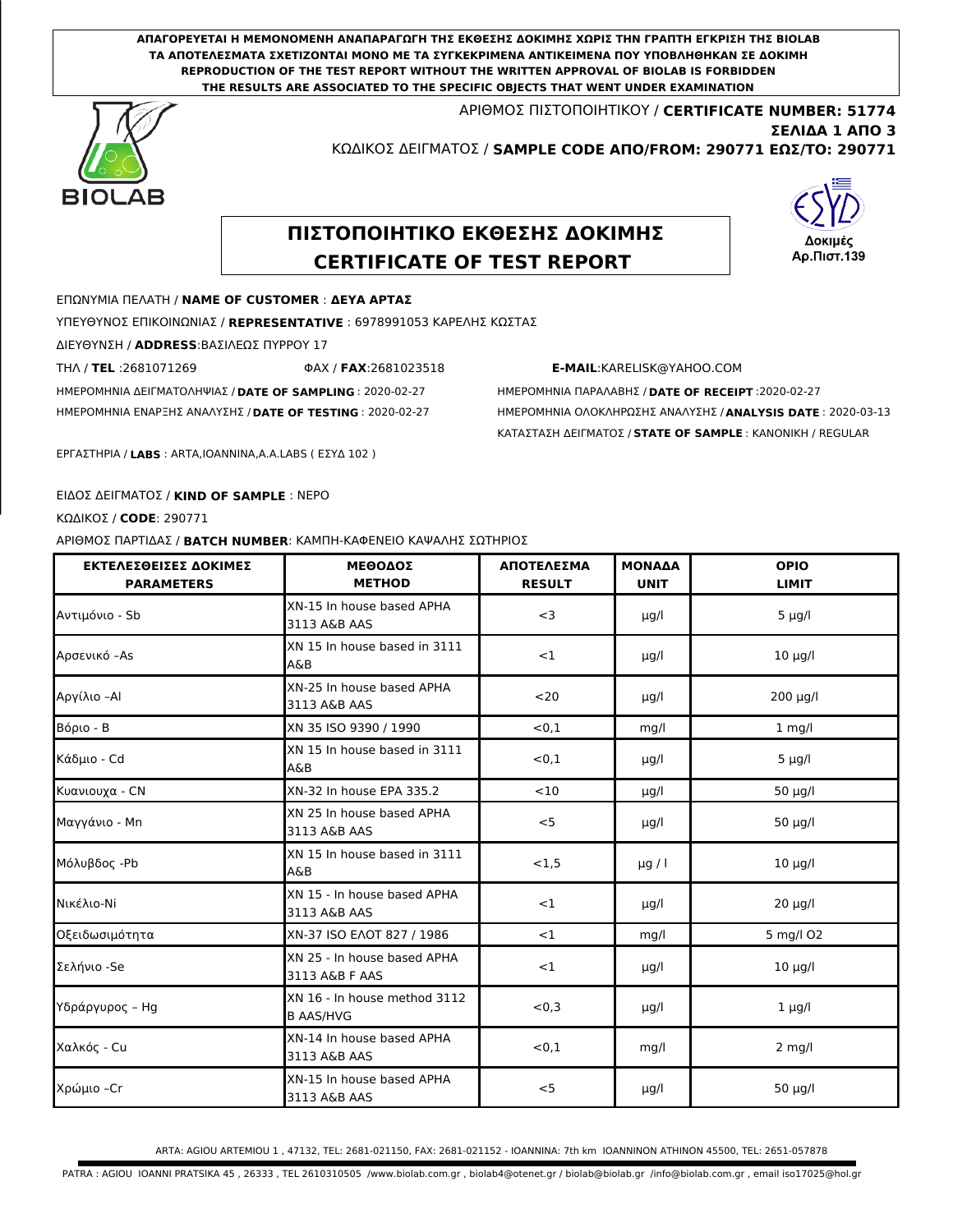**ΑΠΑΓΟΡΕΥΕΤΑΙ Η ΜΕΜΟΝΟΜΕΝΗ ΑΝΑΠΑΡΑΓΩΓΗ ΤΗΣ ΕΚΘΕΣΗΣ ΔΟΚΙΜΗΣ ΧΩΡΙΣ ΤΗΝ ΓΡΑΠΤΗ ΕΓΚΡΙΣΗ ΤΗΣ BIOLAB ΤΑ ΑΠΟΤΕΛΕΣΜΑΤΑ ΣΧΕΤΙΖΟΝΤΑΙ ΜΟΝΟ ΜΕ ΤΑ ΣΥΓΚΕΚΡΙΜΕΝΑ ΑΝΤΙΚΕΙΜΕΝΑ ΠΟΥ ΥΠΟΒΛΗΘΗΚΑΝ ΣΕ ΔΟΚΙΜΗ REPRODUCTION OF THE TEST REPORT WITHOUT THE WRITTEN APPROVAL OF BIOLAB IS FORBIDDEN THE RESULTS ARE ASSOCIATED TO THE SPECIFIC OBJECTS THAT WENT UNDER EXAMINATION**



ΑΡΙΘΜΟΣ ΠΙΣΤΟΠΟΙΗΤΙΚΟΥ / **CERTIFICATE NUMBER: 51774** ΚΩΔΙΚΟΣ ΔΕΙΓΜΑΤΟΣ / **SAMPLE CODE ΑΠΟ/FROM: 290771 ΕΩΣ/TO: 290771 ΣΕΛΙΔΑ 2 ΑΠΟ 3**

| ΕΚΤΕΛΕΣΘΕΙΣΕΣ ΔΟΚΙΜΕΣ<br><b>PARAMETERS</b>               | <b>ΜΕΘΟΔΟΣ</b><br><b>METHOD</b>                                                     | ΑΠΟΤΕΛΕΣΜΑ<br><b>RESULT</b>                   | <b>MONAAA</b><br><b>UNIT</b> | <b>OPIO</b><br><b>LIMIT</b>                                               |
|----------------------------------------------------------|-------------------------------------------------------------------------------------|-----------------------------------------------|------------------------------|---------------------------------------------------------------------------|
| Φθοριούχα - F                                            | XN-26 In house method based<br>EPA340.3, kit Merck                                  | < 0, 3                                        | mq/l                         | $1,5$ mg/l                                                                |
| Βρωμικά                                                  | XN-45 HPLC-IC DERIVATIZATION                                                        | NOT DETECTED/AEN<br>ANIXNEYOHKE               | µg/l                         | $10 \mu g/l$                                                              |
| Νιτρικά - ΝΟ3                                            | XN 08 In house APHA 4500-<br>NO3-                                                   | 3,64                                          | mq/l                         | 50 mg/l                                                                   |
| ΝΙΤΡΩΔΗ - ΝΟ2                                            | XN 06 In house APHA 4500-NO2                                                        | < 0.005                                       | mq/l                         |                                                                           |
| Αμμώνιο -ΝΗ4                                             | XN-07 In house APHA 417 B                                                           | < 0.1                                         | mg/l                         | 0,50 mg/l                                                                 |
| Na - NATPIO                                              | XN 14 In house method<br>Standard Methods of<br>examination 3113 A- B AAS<br>Method | 12,12                                         | mq/l                         |                                                                           |
| K - KAAIO                                                | XN 14 In house APHA 3113<br>A&B AAS                                                 | 0,77                                          | mq/l                         |                                                                           |
| Θειικά - SO4                                             | XN 28 In house APHA 4500 E.21                                                       | 79.57                                         | mq/l                         | 250 mg/l                                                                  |
| Χλωριούχα - Cl                                           | XN-09 In house APHA 4500-Cl B                                                       | 26,23                                         | mg/l                         | 250 mg/l                                                                  |
| Σίδηρος - Fe                                             | XN 39 - In house based Merck<br>test                                                | $50$                                          | $\mu$ g/l                    | 200 µg/l                                                                  |
| 1,2 dichloroethane - 1,2<br>διχλωροαιθάνιο               | OE-7.0-140 (GC-MS)                                                                  | <b>NOT DETECTED/ΔΕΝ</b><br>ΑΝΙΧΝΕΥΘΗΚΕ        | µg/l                         | $3.0 \mu g/l$                                                             |
| Vinyl chloride ( CH2:CHCl ) -<br>Βινυλοχλωρίδιο          | OE-7.0-140 (GC-MS)                                                                  | <b>ΝΟΤ DETECTED/ΔΕΝ</b><br>ANIXNEYOHKE        | µg/l                         | $0,50 \mu g/l$                                                            |
| Chloroform                                               | XI - 45 Purge&trap GC ECD/FID                                                       | <b>ΝΟΤ DETECTED/ΔΕΝ</b><br>ANIXNEYOHKE        | $\mu$ g / l                  |                                                                           |
| <b>Bromoform</b>                                         | XI - 45 Purge&trap GC ECD/FID                                                       | <b>NOT DETECTED/ΔEN</b><br>ΑΝΙΧΝΕΥΘΗΚΕ        | $\mu$ g / l                  |                                                                           |
| Bromodichloromethane                                     | XI - 45 Purge&trap GC ECD/FID                                                       | <b>ΝΟΤ DETECTED/ΔΕΝ</b><br><b>ANIXNEYOHKE</b> | $\mu$ g / l                  |                                                                           |
| Trichloroethene - Τριχλωροαιθένιο                        | XI - 45 Purge&trap GC ECD/FID                                                       | <b>NOT DETECTED/ΔΕΝ</b><br>ANIXNEYOHKE        | µg/l                         | 10μg/l Αθροισμα συγκεντρώσεων<br>( τετραχλωροαιθάνιο<br>&τριχλωροαιθένιο) |
| Tetrachloroethane -<br>Τετραχλωροαιθένιο                 | XI - 45 Purge&trap GC ECD/FID                                                       | <b>ΝΟΤ DETECTED/ΔΕΝ</b><br>ANIXNEYOHKE        | µg/l                         | 10μg/l Αθροισμα συγκεντρώσεων<br>( τετραχλωροαιθάνιο<br>&τριχλωροαιθένιο) |
| Trihalomethanes total - THM - Ολικα<br>τριαλογονομεθάνια | OE-7.0-140 (GC-MS)                                                                  | <b>NOT DETECTED/ΔΕΝ</b><br>ANIXNEYOHKE        | $\mu$ g/l                    | $100 \mu g/l$                                                             |
| Benzene - Βενζόλιο                                       | OE-7.0-140 (GC-MS)                                                                  | <b>NOT DETECTED/ΔΕΝ</b><br>ANIXNEYOHKE        | µg/l                         | $1 \mu g/l$                                                               |
| ΠΑΡΑΣΙΤΟΚΤΟΝΑ                                            | OE-7.0-79 (GC-MS/MS)                                                                | <b>ΝΟΤ DETECTED/ΔΕΝ</b><br>ANIXNEYOHKE        | $\mu$ g / l                  |                                                                           |
| benzo(a)pyrene                                           | XT-120 In-house method based<br>in EPA 610 by HPLC/RF                               | $<$ LOQ (LOQ=0,004)                           | µg/l                         |                                                                           |

ARTA: AGIOU ARTEMIOU 1 , 47132, TEL: 2681-021150, FAX: 2681-021152 - IOANNINA: 7th km IOANNINON ATHINON 45500, TEL: 2651-057878

PATRA : AGIOU IOANNI PRATSIKA 45 , 26333 , TEL 2610310505 /www.biolab.com.gr , biolab4@otenet.gr / biolab@biolab.gr /info@biolab.com.gr , email iso17025@hol.gr